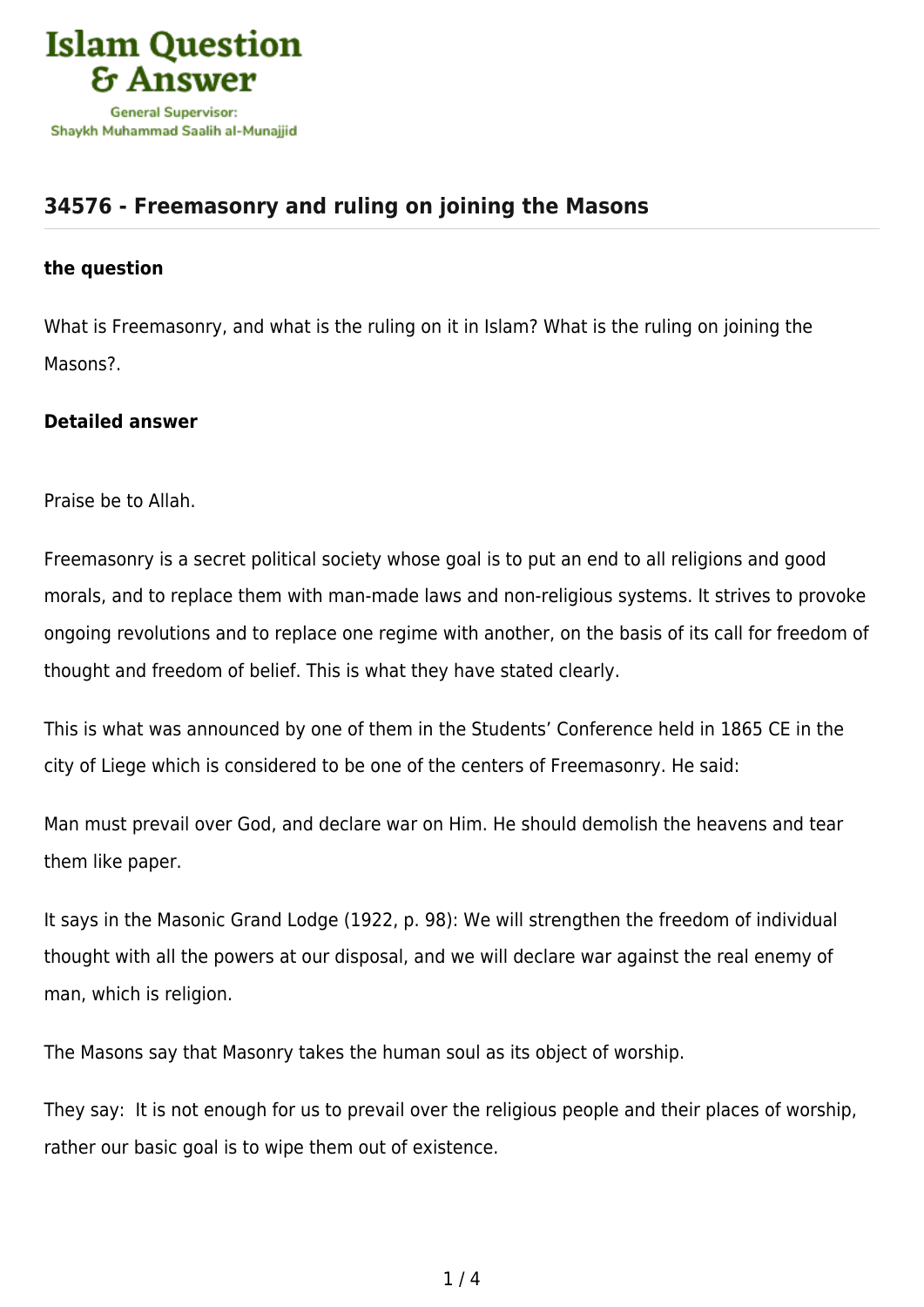

Minutes of the World Masonic Conference, 1903 CE, p. 102.

They say: Freemasonry will take the place of religion and its Lodges will take the place of places of worship… and there are many other statements which clearly point to the intensity of their enmity towards religion and their uncompromising war on religion.

The Freemasons are one of the most ancient secret societies which still exist and its origins are still unknown to many people and are still unknown to many of their members, because the plots of their leaders are very secret and hidden and they are so keen to conceal their plots and aims. Therefore most of their affairs are conducted verbally, with no written record.

When they want to write an idea or announce it to the public, it is first subjected to the scrutiny of Masonic censors who decide whether it may be released or not. The foundations of Freemasonry were based on theories taken from several sources, mostly from Jewish traditions.

This is supported by the fact that Jewish ideas and teachings were taken as the basis for the founding of the Grand Lodge in 1717 CE with its principles and symbols. The Masons still venerate the Jew Hiram and the temple that he built, from which they take the design of the Masonic lodges in the world. The greatest Masonic leaders are Jews and form the backbone of the Masonic movement, and they are the ones who represent Jewish organizations in Masonic lodges. It is to them that the spread of Masonry and global cooperation between Freemasons is to be attributed. They are the driving force behind Freemasonry and this Jewish elite are leading different secret cells, running their affairs and directing them secretly as they wish. This is supported by a report in the Masonic Acacia magazine (1908, issue no. 66) which says that there is no Masonic lodge that is free of Jews and that all the Jews do not follow one way or another exclusively, rather there are only principles for them to follow. And this is also the case with the Masons. Hence the Jewish synagogues are our [Masons'] support and we find many Jews among the Freemasons.

This is also supported by what it says in the Masonic publications: that the Jews are certain that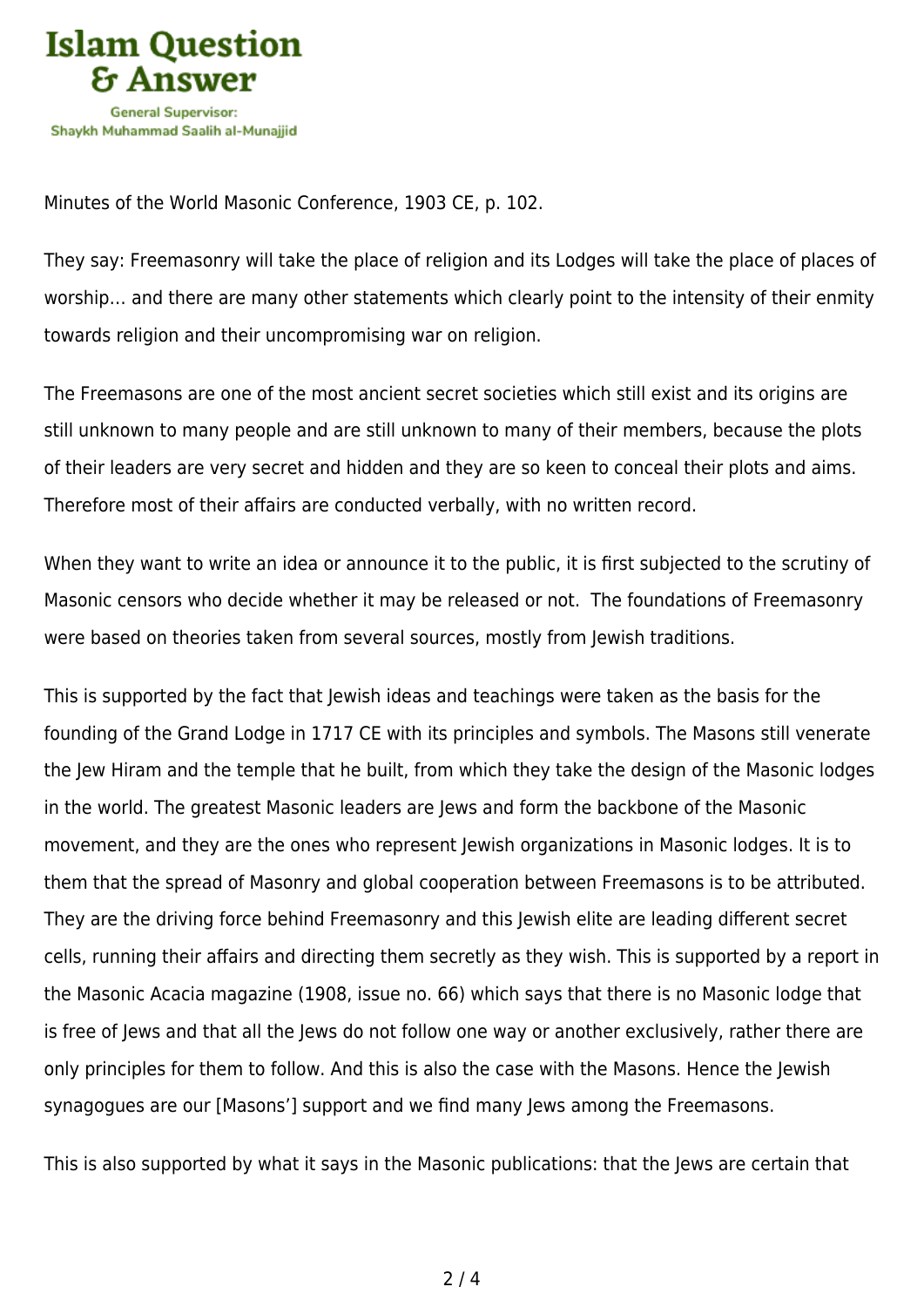

Shavkh Muhammad Saalih al-Munaiiid

the best means of destroying religion is Freemasonry. The history of the Masons is similar to the history of the Jews in belief. Their symbol is the six-pointed Star of David. The Jews and the Freemasons both consider themselves to be the spiritual sons of the builders of the Temple of Solomon. The Freemasonry which distorts other religions lends full support to Judaism and its followers. The Jews took advantage of people's simple-mindedness and good intentions, and infiltrated Freemasonry and reached high positions within it, thus they breathed a Jewish spirit into the Masonic lodges and subjugated them to their own aims.

One of the clearest indications of their intense desire to conceal their plans to destroy religions and provoke political revolutions is what it says in the Protocols of the Elders of Zion, where it says: we will concentrate these cells under a single leadership that is known to us alone. This leadership will be composed of our scholars and these cells will have special representatives, so that the true location of our leadership will be concealed. This leadership alone will have the right to decide who will speak, and to draw up the plans of the day. In these cells we will plan to lay traps for all the socialists and classes of revolutionary society. Most of the secret political plans are known to us and we will decide when to implement them. But the agents of the international secret police will be members of these cells. When the conspiracies start throughout the world, that will mean that one of our most dedicated agents will be at the head of these conspiracies and of course we will be the only people to direct the Masonic plans. We are the only people who know how to direct them and we know the ultimate goal of each action, whilst the illiterates – meaning non-Jews – are ignorant of most of these things, especially Masonry, and they can only see the immediate results of what they are doing.

And there is other evidence which points to the strong connection between the Jews and the Masons, and the cooperation between the two parties in revolutionary conspiracies and stirring up destructive movements. Even though Freemasonry outwardly appears to be a call to freedom of belief, tolerance and social reform in general, in fact it is really a call for permissiveness and destructive factors which cause social disintegration and the loosening of bonds between nations